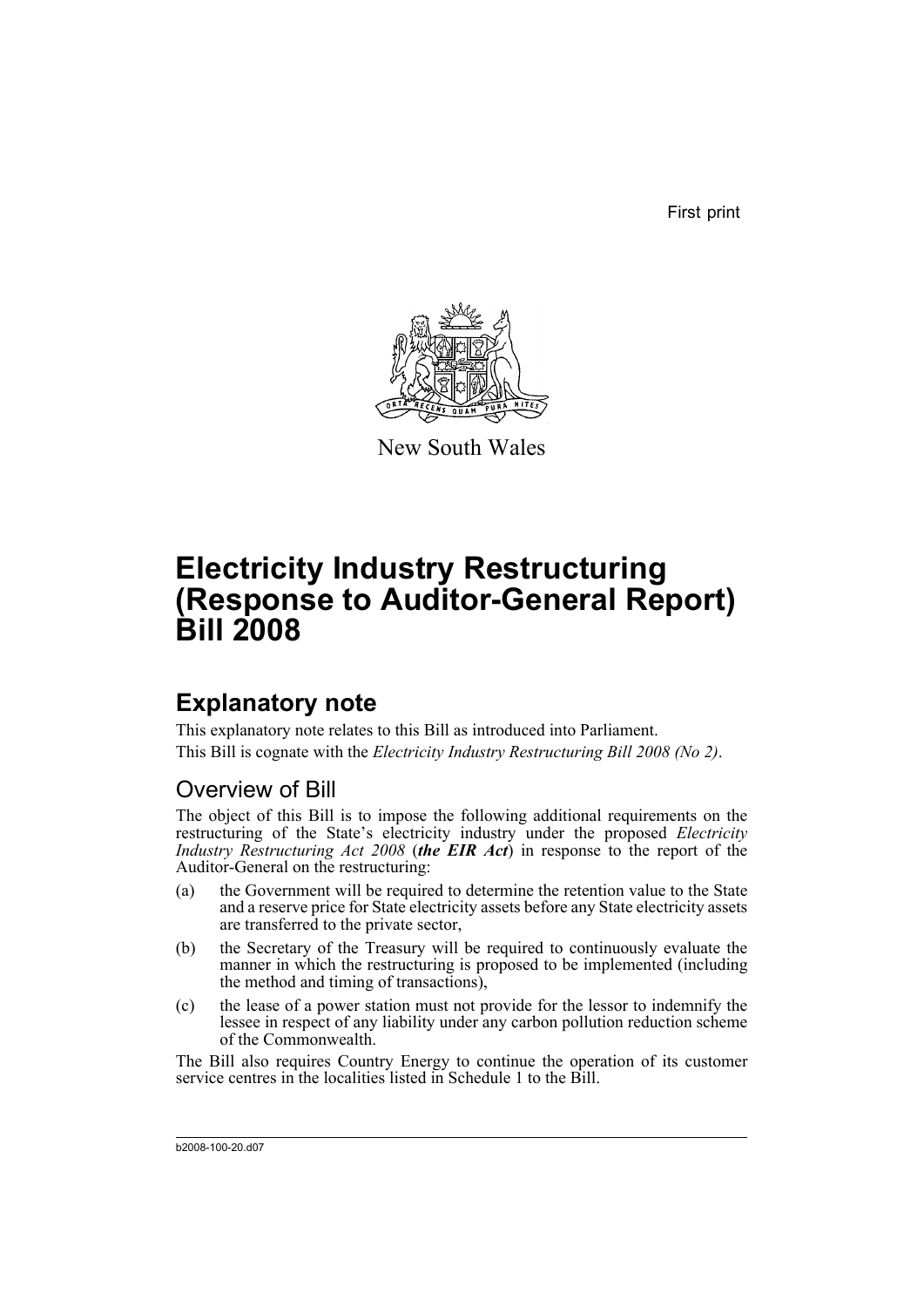Electricity Industry Restructuring (Response to Auditor-General Report) Bill 2008

Explanatory note

### Outline of provisions

**Clause 1** sets out the name (also called the short title) of the proposed Act.

**Clause 2** provides for the commencement of the proposed Act on the commencement of the provision of the EIR Act that authorises the restructuring of the State's electricity industry.

**Clause 3** provides for the proposed Act to be construed as if it formed part of the EIR Act.

**Clause 4** requires the Government to determine the retention value to the State and a reserve price for State electricity assets before any State electricity assets are transferred to the private sector.

**Clause 5** requires the Secretary of the Treasury to continuously evaluate the manner in which the restructuring is proposed to be implemented, including the method and timing of transactions, having regard to specified factors.

**Clause 6** prohibits the terms of a lease of a power station from providing indemnity to the lessee in respect of any liability of the lessee under any carbon pollution reduction scheme of the Commonwealth that accrues in connection with the operation of the power station.

**Clause 7** requires the continued operation of Country Energy customer service centres in the localities specified in Schedule 1.

**Clause 8** is a general regulation-making power.

#### **Schedule 1 Country Energy customer service centre localities**

**Schedule 1** lists the localities in which Country Energy customer service centres are required to continue to operate.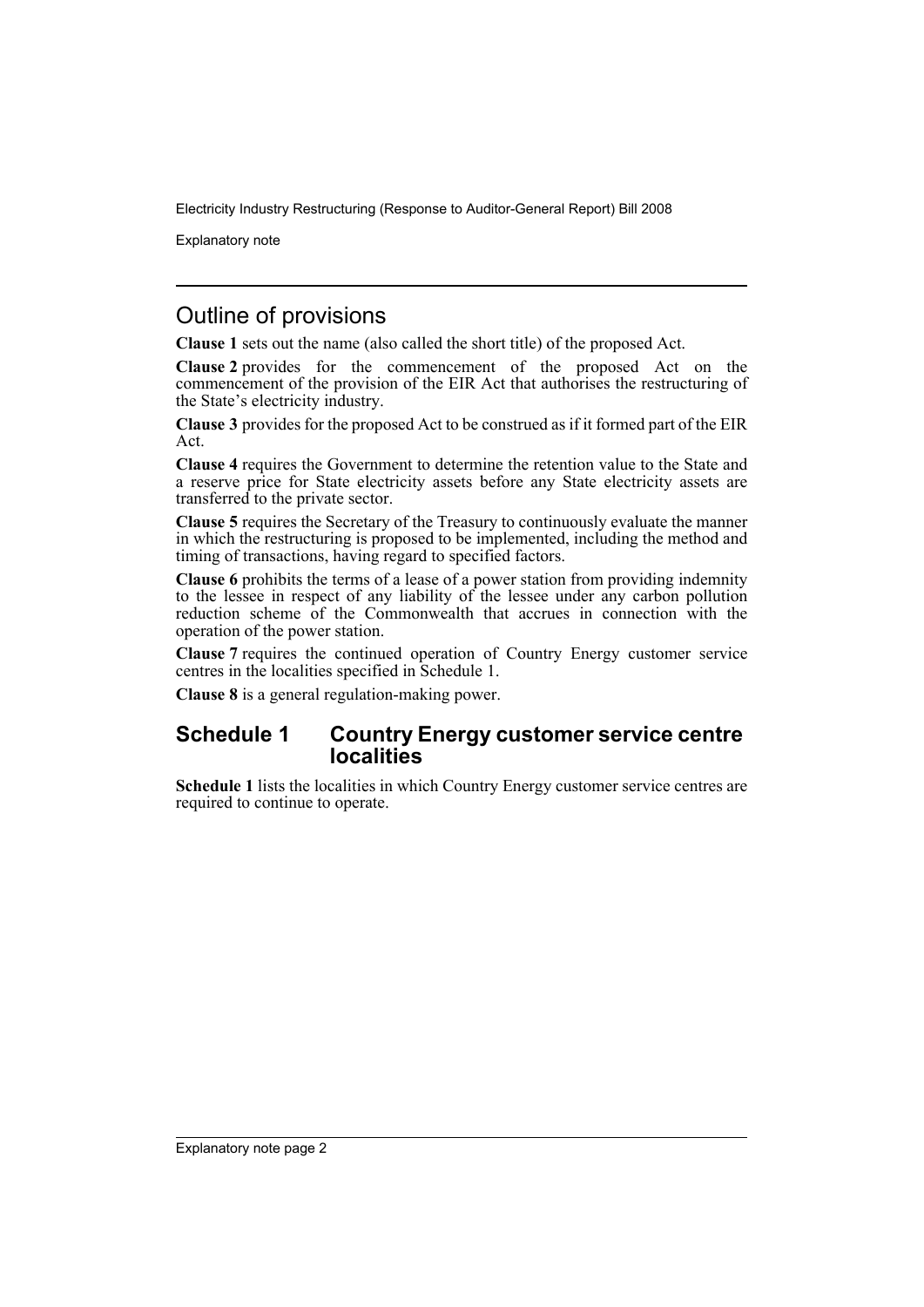First print



New South Wales

# **Electricity Industry Restructuring (Response to Auditor-General Report) Bill 2008**

## **Contents**

|            |                                                                    | Page |
|------------|--------------------------------------------------------------------|------|
|            | Name of Act                                                        |      |
| 2          | Commencement                                                       |      |
| 3          | Construction of Act                                                | 2    |
| 4          | Determination of retention value of State electricity<br>assets    | 2    |
| 5          | Evaluation of implementation of authorised restructuring           | 2    |
| 6          | Carbon pollution reduction liabilities of power station<br>lessees | 2    |
|            | Country Energy customer service centres                            | 3    |
| 8          | Regulations                                                        | 3    |
| Schedule 1 | Country Energy customer service centre localities                  |      |
|            |                                                                    |      |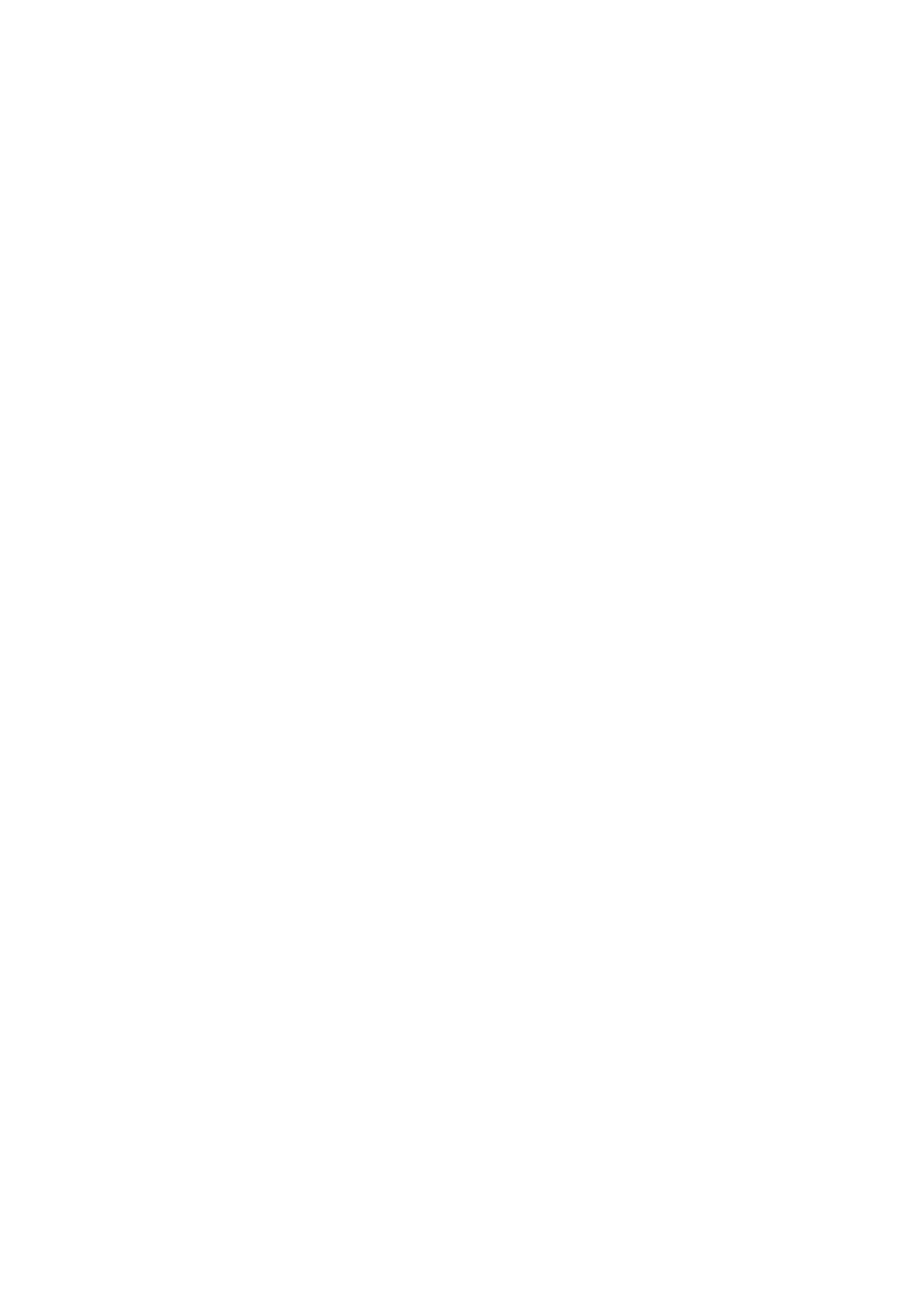

New South Wales

# **Electricity Industry Restructuring (Response to Auditor-General Report) Bill 2008**

No , 2008

#### **A Bill for**

An Act to make further provision for the restructuring of the State electricity industry in connection with the report of the Auditor-General on the proposed restructuring.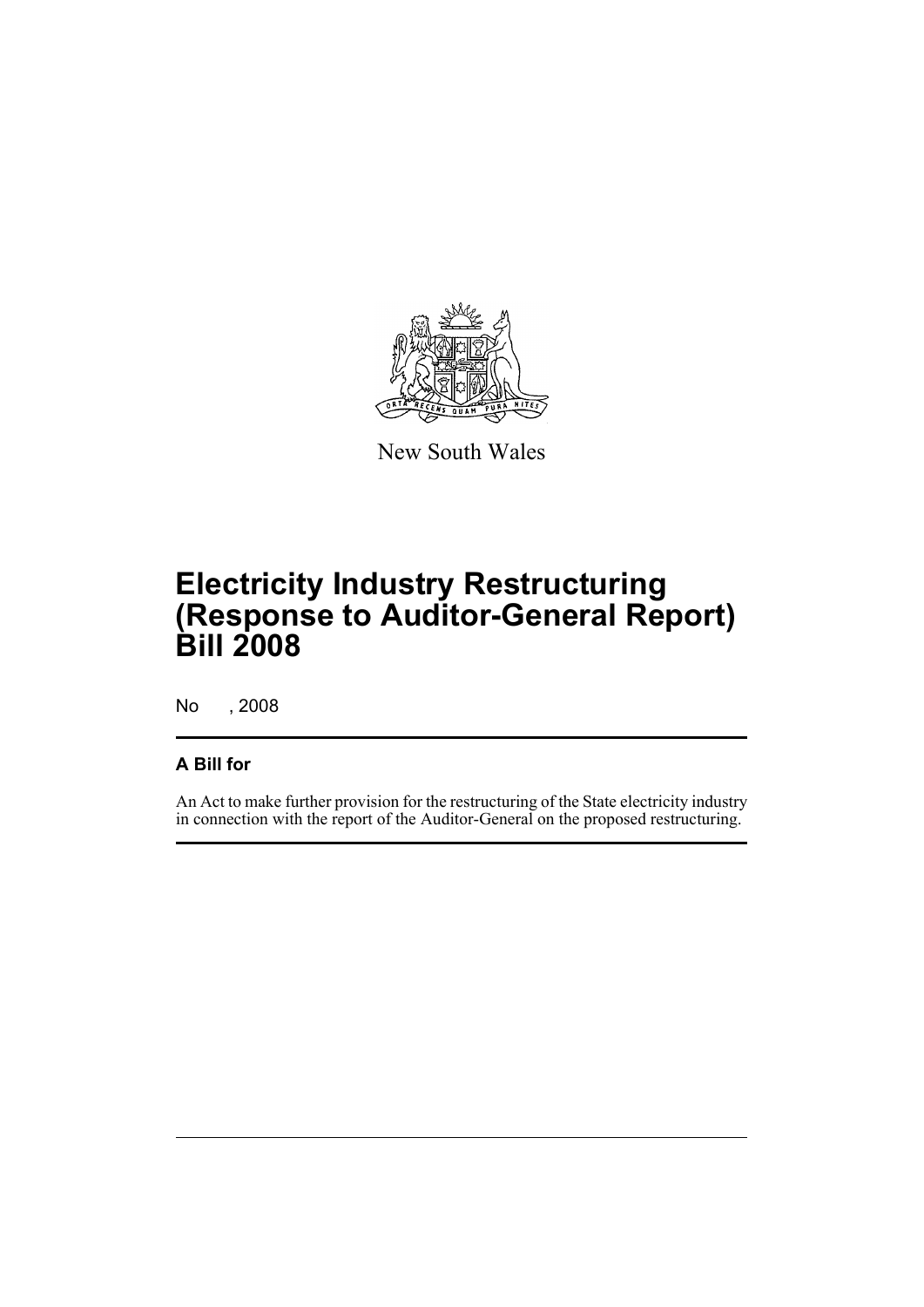| Electricity Industry Restructuring (Response to Auditor-General Report) |
|-------------------------------------------------------------------------|
| <b>Bill 2008</b>                                                        |

<span id="page-5-5"></span><span id="page-5-4"></span><span id="page-5-3"></span><span id="page-5-2"></span><span id="page-5-1"></span><span id="page-5-0"></span>

|             | The Legislature of New South Wales enacts:                                                                                                                                                                                                                                                                                                                                                                      |                                  |
|-------------|-----------------------------------------------------------------------------------------------------------------------------------------------------------------------------------------------------------------------------------------------------------------------------------------------------------------------------------------------------------------------------------------------------------------|----------------------------------|
| 1           | Name of Act                                                                                                                                                                                                                                                                                                                                                                                                     | 2                                |
|             | This Act is the <i>Electricity Industry Restructuring (Response to</i><br>Auditor-General Report) Act 2008.                                                                                                                                                                                                                                                                                                     | 3<br>4                           |
| $\mathbf 2$ | <b>Commencement</b>                                                                                                                                                                                                                                                                                                                                                                                             | 5                                |
|             | This Act commences (or is taken to have commenced) on the<br>commencement of section 4 (Authority for transfer of State electricity<br>assets to the private sector) of the <i>Electricity Industry Restructuring Act</i><br>2008.                                                                                                                                                                              | 6<br>7<br>$\bf 8$<br>9           |
| 3           | <b>Construction of Act</b>                                                                                                                                                                                                                                                                                                                                                                                      | 10                               |
|             | This Act is to be construed with, and as if it formed part of, the<br>Electricity Industry Restructuring Act 2008.                                                                                                                                                                                                                                                                                              | 11<br>12                         |
| 4           | Determination of retention value of State electricity assets                                                                                                                                                                                                                                                                                                                                                    | 13                               |
|             | The Government must determine the retention value to the State and a<br>reserve price for State electricity assets before any State electricity<br>assets are transferred to the private sector pursuant to the authorised<br>restructuring.                                                                                                                                                                    | 14<br>15<br>16<br>17             |
| 5           | Evaluation of implementation of authorised restructuring                                                                                                                                                                                                                                                                                                                                                        | 18                               |
|             | The Secretary of the Treasury must continuously evaluate the manner in<br>which the authorised restructuring is proposed to be implemented,<br>including the method and timing of transactions, having regard to the<br>following:                                                                                                                                                                              | 19<br>20<br>21<br>22             |
|             | the impact of external factors, including financial market<br>(a)<br>conditions,                                                                                                                                                                                                                                                                                                                                | 23<br>24                         |
|             | (b)<br>an assessment of infrastructure capital demand,                                                                                                                                                                                                                                                                                                                                                          | 25                               |
|             | the impact of the Commonwealth's proposed carbon pollution<br>(c)<br>reduction scheme,                                                                                                                                                                                                                                                                                                                          | 26<br>27                         |
|             | (d)<br>any other factors that may materially impact the proceeds of the<br>authorised restructuring.                                                                                                                                                                                                                                                                                                            | 28<br>29                         |
| 6           | Carbon pollution reduction liabilities of power station lessees                                                                                                                                                                                                                                                                                                                                                 | 30                               |
|             | The terms of a lease of a power station of an electricity generator<br>pursuant to the authorised restructuring must not provide for the lessor<br>to indemnify the lessee in respect of any liability of the lessee under any<br>carbon pollution reduction scheme of the Commonwealth that accrues<br>in connection with the operation of the power station (including liability<br>for the cost of permits). | 31<br>32<br>33<br>34<br>35<br>36 |

Clause 1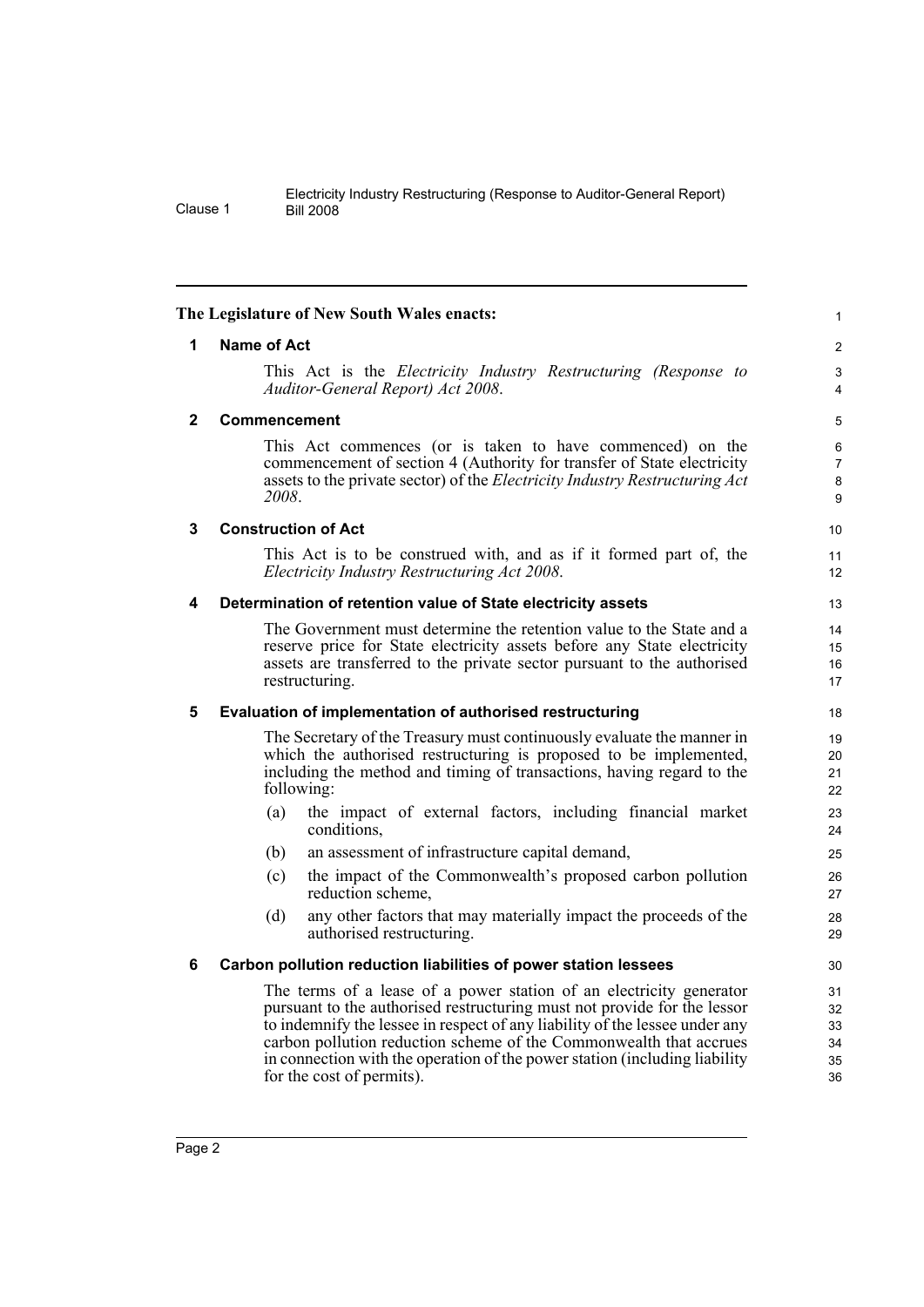Electricity Industry Restructuring (Response to Auditor-General Report) Bill 2008 Clause 7

<span id="page-6-1"></span><span id="page-6-0"></span>

| <b>Country Energy customer service centres</b>                                                                                                     | 1.     |
|----------------------------------------------------------------------------------------------------------------------------------------------------|--------|
| Country Energy must continue to operate a customer service centre in<br>each of the localities specified in Schedule 1 in support of the operation | 2<br>3 |
| of the distribution and transmission assets of Country Energy. The                                                                                 | 4      |
| regulations may amend Schedule 1.                                                                                                                  | 5      |
| <b>Regulations</b>                                                                                                                                 | 6      |
| The Governor may make regulations, not inconsistent with this Act, for                                                                             | 7      |
| or with respect to any matter that by this Act is required or permitted to                                                                         | 8      |
| be prescribed or that is necessary or convenient to be prescribed for                                                                              | 9      |
| carrying out or giving effect to this Act.                                                                                                         | 10     |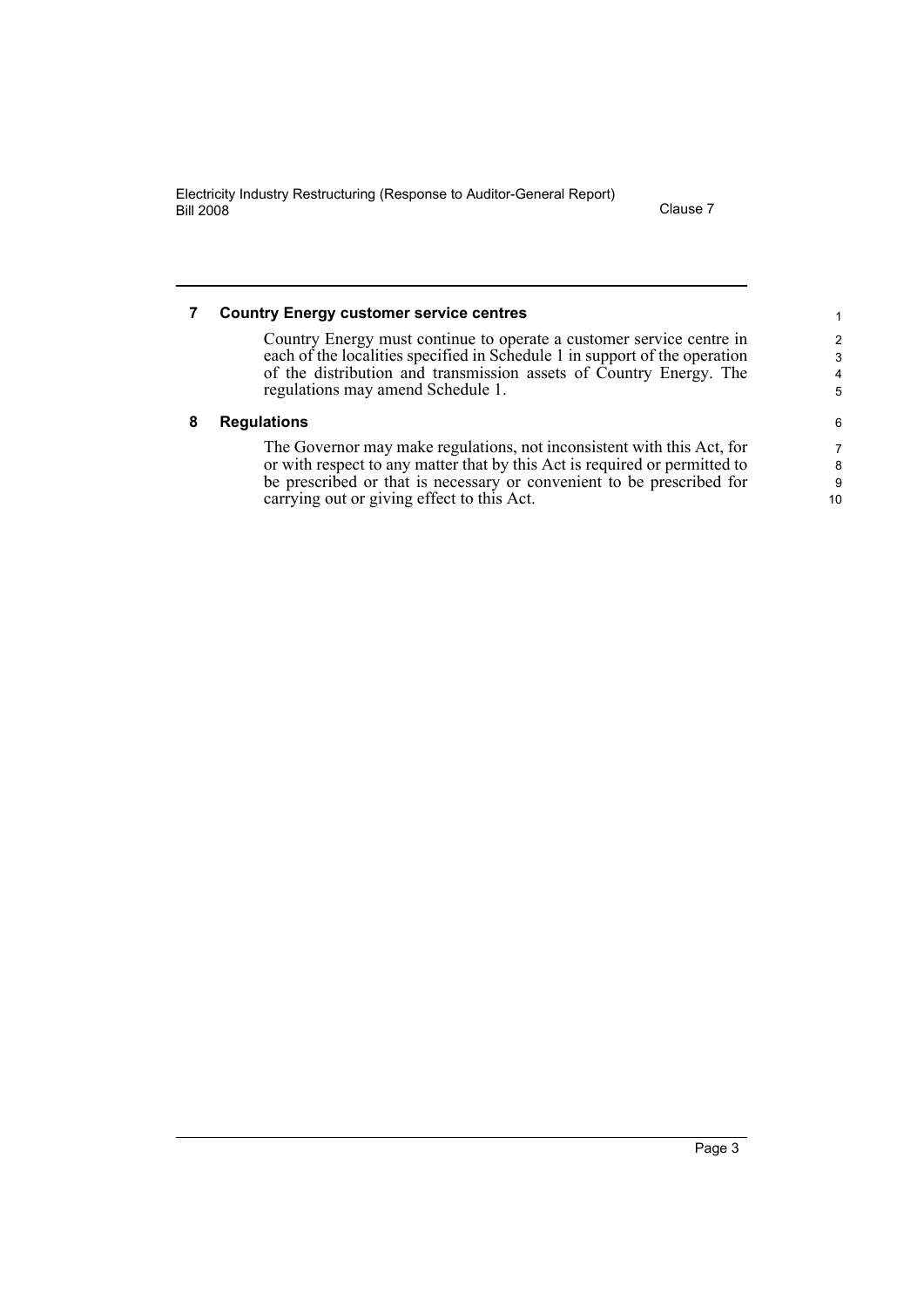Electricity Industry Restructuring (Response to Auditor-General Report) Bill 2008

#### <span id="page-7-0"></span>**Schedule 1 Country Energy customer service centre localities**

1 2

|                     | (Section 7) | $\ensuremath{\mathsf{3}}$ |
|---------------------|-------------|---------------------------|
| Albury              |             | $\overline{\mathbf{4}}$   |
| Armidale            |             | $\mathbf 5$               |
| Balranald           |             | $\,6\,$                   |
| <b>Batemans Bay</b> |             | $\boldsymbol{7}$          |
| <b>Bathurst</b>     |             | $\bf 8$                   |
| Bega                |             | $\boldsymbol{9}$          |
| Broken Hill         |             | $10\,$                    |
| Coffs Harbour       |             | 11                        |
| Cooma               |             | 12                        |
| Cowra               |             | 13                        |
| Deniliquin          |             | 14                        |
| Dubbo               |             | 15                        |
| Forbes              |             | $16\,$                    |
| Forster             |             | $17\,$                    |
| Goulburn            |             | 18                        |
| Grafton             |             | $19$                      |
| Griffith            |             | 20                        |
| Gulgong             |             | 21                        |
| Hay                 |             | 22                        |
| Hillston            |             | 23                        |
| Inverell            |             | 24                        |
| Leeton              |             | 25                        |
| Lismore             |             | 26                        |
| Moree               |             | 27                        |
| Mudgee              |             | 28                        |
| Narooma             |             | 29                        |
| Narrabri            |             | $30\,$                    |
|                     |             |                           |